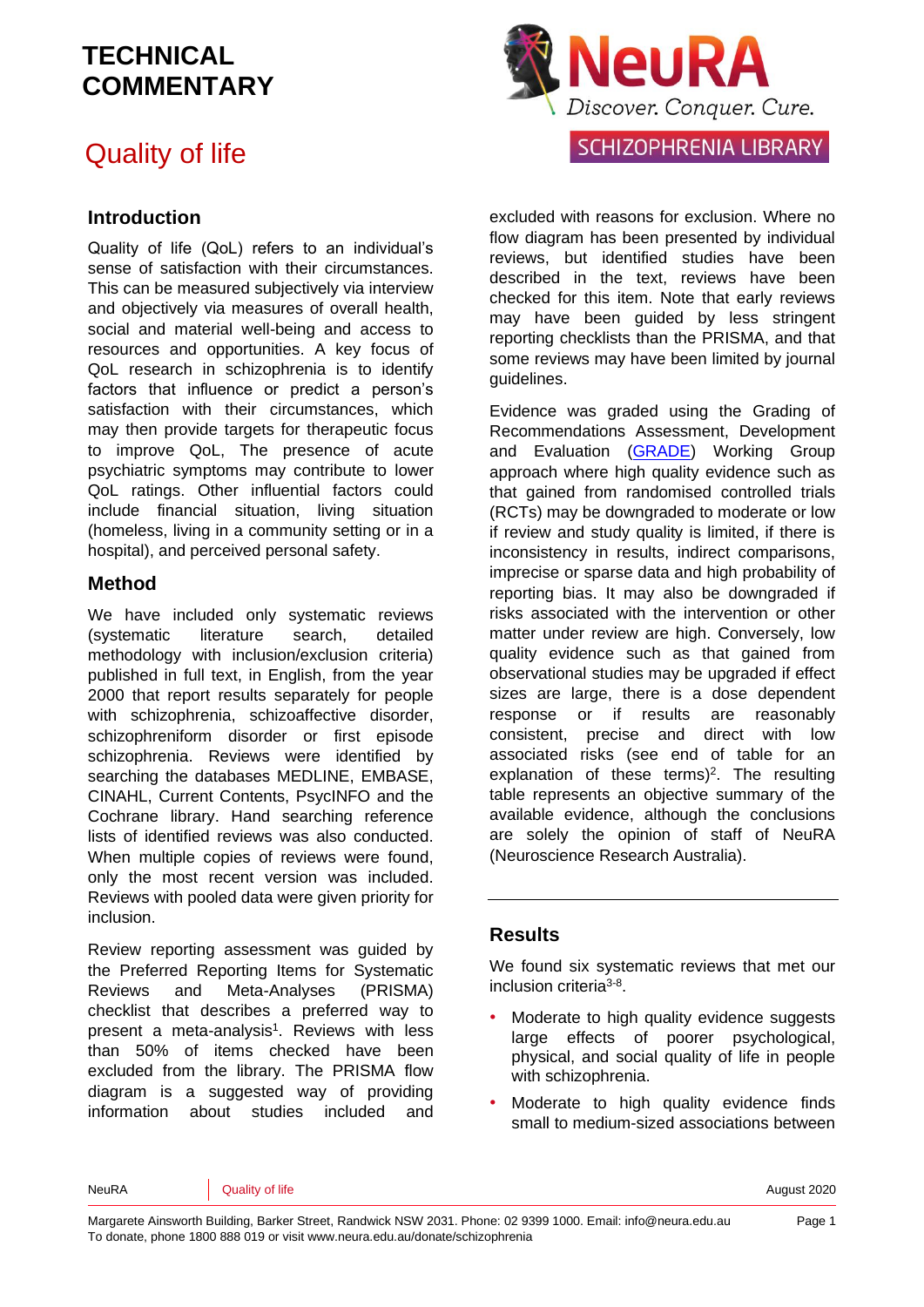## Quality of life

increased positive symptoms, negative symptoms, and general psychopathology and lower QoL ratings.

- Moderate to high quality evidence finds small associations between better objective QoL scores and better verbal ability, vigilance, short-term memory, executive functioning, working memory, list learning, and processing speed. On subjective rating scales, there is a small association between better QoL and better letter fluency. However, small associations were found from moderate quality evidence between poorer QoL and better verbal ability and processing speed.
- Moderate quality evidence suggests the best predictors of increased well-being ratings are engagement in meaningful leisure activities and having strong social networks.



SCHIZOPHRENIA LIBRARY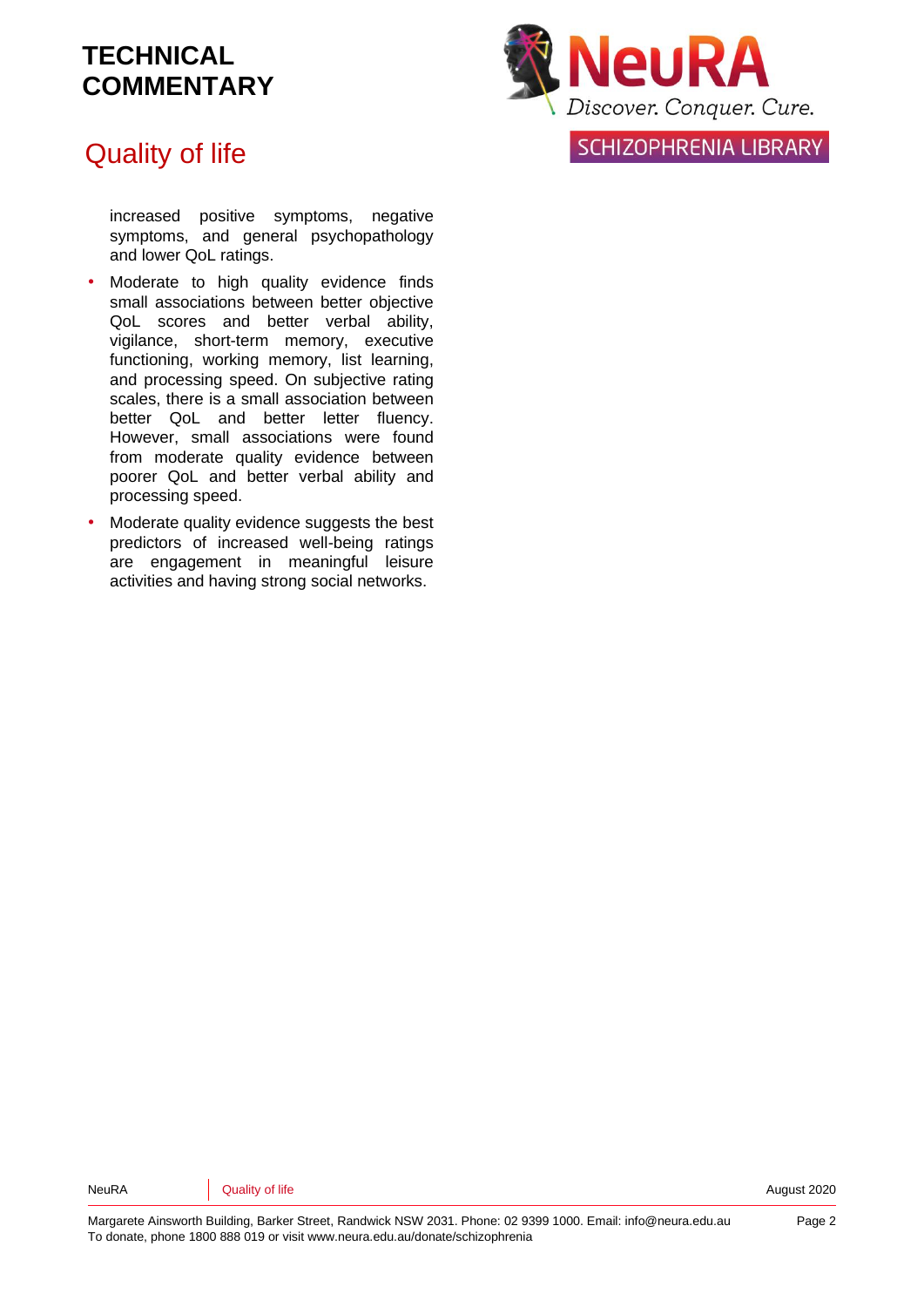# Quality of life



SCHIZOPHRENIA LIBRARY

*Dong M, Lu L, Zhang L, Zhang YS, Ng CH, Ungvari GS, Li G, Meng X, Wang G, Xiang YT*

**Quality of Life in Schizophrenia: A Meta-Analysis of Comparative Studies**

#### **Psychiatric Quarterly 2019; 90: 519-32**

[View review abstract online](https://pubmed.ncbi.nlm.nih.gov/31119453/)

| <b>VIGW IGVIGW QUOLIQUE UNITED</b>                                                                                                        |                                                                                                                                                                                                           |  |
|-------------------------------------------------------------------------------------------------------------------------------------------|-----------------------------------------------------------------------------------------------------------------------------------------------------------------------------------------------------------|--|
| Comparison<br>Quality of life in people with schizophrenia vs. controls.                                                                  |                                                                                                                                                                                                           |  |
| <b>Summary of evidence</b>                                                                                                                | Moderate to high quality evidence (large samples, inconsistent,<br>precise, direct) suggests large effects of poorer psychological,<br>physical, and social quality of life in people with schizophrenia. |  |
|                                                                                                                                           | <b>Psychological quality of life</b>                                                                                                                                                                      |  |
|                                                                                                                                           | A large effect shows poorer psychological quality of life in people with schizophrenia;                                                                                                                   |  |
|                                                                                                                                           | 15 studies, N = 3,703, SMD = -1.18, 95%CI -1.51 to -0.85, $p < 0.00001$ , $l^2 = 94\%$                                                                                                                    |  |
| The effect was larger in studies using the SF-36 than the WHOQOL, and in studies with more<br>males.                                      |                                                                                                                                                                                                           |  |
| The effect was larger in studies of patients who had a longer illness duration (>9.6 years), but<br>smaller in studies of older patients. |                                                                                                                                                                                                           |  |
|                                                                                                                                           | There were no moderating effects of severity of psychotic symptoms or income level.                                                                                                                       |  |
|                                                                                                                                           | <b>Physical quality of life</b>                                                                                                                                                                           |  |
|                                                                                                                                           | A large effect shows poorer physical quality of life in people with schizophrenia;                                                                                                                        |  |
| 15 studies, N = 3,703, SMD = -1.19, 95%CI -1.42 to -0.85, $p < 0.00001$ , $l^2 = 87\%$                                                    |                                                                                                                                                                                                           |  |
| The effect was larger in studies using the WHOQOL than the SF-36.                                                                         |                                                                                                                                                                                                           |  |
| The effect was smaller in studies of older patients.                                                                                      |                                                                                                                                                                                                           |  |
| There were no moderating effects of illness duration, severity of psychotic symptoms, income level,<br>or gender.                         |                                                                                                                                                                                                           |  |
| Social quality of life                                                                                                                    |                                                                                                                                                                                                           |  |
|                                                                                                                                           | A large effect shows poorer social quality of life in people with schizophrenia;                                                                                                                          |  |
|                                                                                                                                           | 13 studies, N not reported, SMD = -1.13, 95%CI -1.34 to -0.92, $p < 0.00001$ , $l^2 = 83\%$                                                                                                               |  |
| The effect was larger in studies using the WHOQOL than the SF-36.                                                                         |                                                                                                                                                                                                           |  |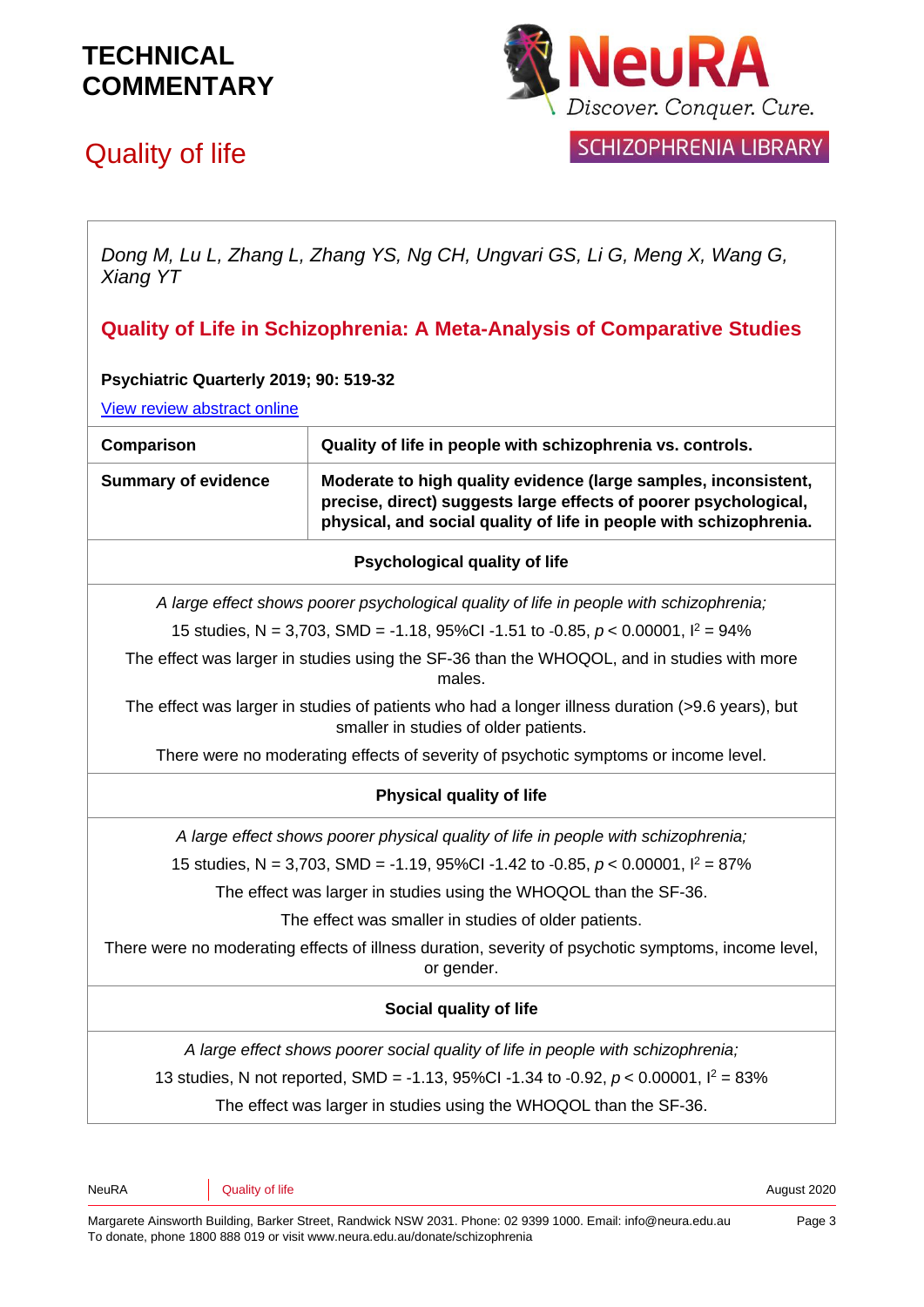

# Quality of life

SCHIZOPHRENIA LIBRARY

| The effect was smaller in studies of older patients, and in studies of lower-middle income groups. |         |  |
|----------------------------------------------------------------------------------------------------|---------|--|
| There were no moderating effects of illness duration, severity of psychotic symptoms, or gender.   |         |  |
| Consistency in results <sup>#</sup><br>Inconsistent                                                |         |  |
| <b>Precision in results</b> <sup>§</sup>                                                           | Precise |  |
| Directness of results                                                                              | Direct  |  |

#### *Eack SM, Newhill CE*

**Psychiatric symptoms and quality of life in schizophrenia: a meta-analysis**

#### **Schizophrenia Bulletin 2007; 33(5): 1225-1237**

[View review abstract online](http://schizophreniabulletin.oxfordjournals.org/cgi/content/short/33/5/1225)

| Comparison<br>Relationships between psychiatric symptoms and QoL ratings.                                                                                                                                                                                                        |                                                                                               |  |  |  |
|----------------------------------------------------------------------------------------------------------------------------------------------------------------------------------------------------------------------------------------------------------------------------------|-----------------------------------------------------------------------------------------------|--|--|--|
| Moderate to high quality evidence (large sample sizes,<br><b>Summary of evidence</b><br>inconsistent, precise, direct) suggests small to medium-sized<br>associations between increased positive and negative<br>symptoms, and general psychopathology and lower QoL<br>ratings. |                                                                                               |  |  |  |
| <b>Positive symptoms</b>                                                                                                                                                                                                                                                         |                                                                                               |  |  |  |
| Significant, small associations between positive symptoms and QoL;                                                                                                                                                                                                               |                                                                                               |  |  |  |
| Composite QoL score;                                                                                                                                                                                                                                                             |                                                                                               |  |  |  |
| 43 studies, N = 3,998, $r = -0.20$ , 95%Cl -0.23 to -0.17, $p < 0.05$ , Q = 97.21, $p < 0.01$                                                                                                                                                                                    |                                                                                               |  |  |  |
| Subjective QoL;                                                                                                                                                                                                                                                                  |                                                                                               |  |  |  |
| 19 studies, N = 2,256, $r = -0.15$ , 95%CI -0.19 to -0.11, $p < 0.05$ , Q = 42.90, $p < 0.01$                                                                                                                                                                                    |                                                                                               |  |  |  |
| Objective QoL;                                                                                                                                                                                                                                                                   |                                                                                               |  |  |  |
| 15 studies, N = 1,150, $r = -0.18$ , 95%CI -0.24 to -0.13, $p < 0.05$ , Q = 36.60, $p < 0.01$                                                                                                                                                                                    |                                                                                               |  |  |  |
|                                                                                                                                                                                                                                                                                  | General wellbeing;                                                                            |  |  |  |
|                                                                                                                                                                                                                                                                                  | 12 studies, N = 1,198, $r = -0.08$ , 95%Cl -0.14 to -0.03, $p < 0.05$ , Q = 23.09, $p < 0.05$ |  |  |  |
|                                                                                                                                                                                                                                                                                  | Health-related QoL;                                                                           |  |  |  |
|                                                                                                                                                                                                                                                                                  | 15 studies, N = 1,256, $r = -0.26$ , 95%Cl -0.31 to -0.21, $p < 0.05$ , Q = 37.87, $p < 0.01$ |  |  |  |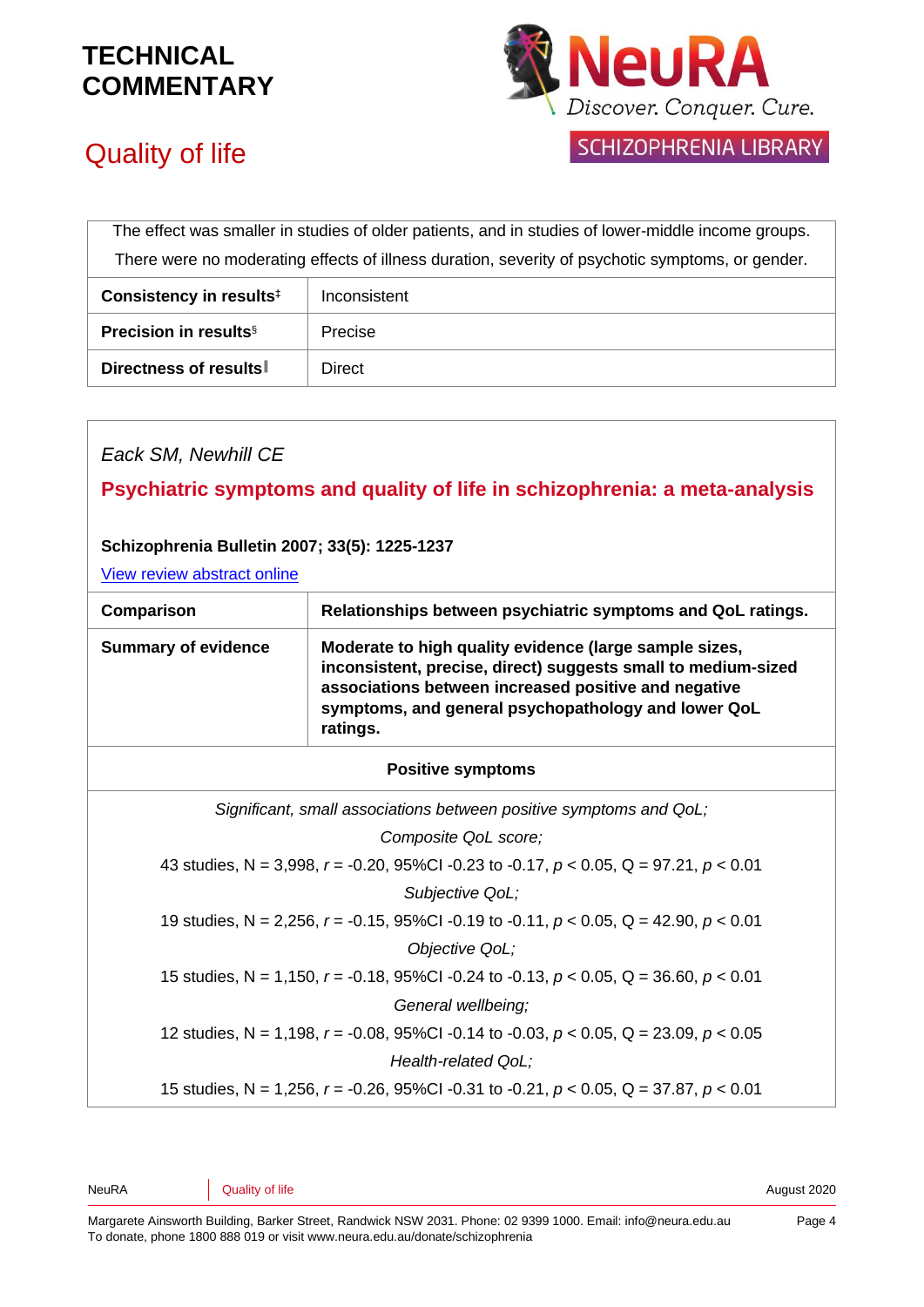# Quality of life



#### SCHIZOPHRENIA LIBRARY

| <b>Negative symptoms</b>                                                                       |
|------------------------------------------------------------------------------------------------|
| Significant, small to medium-sized associations between negative symptoms and QoL outcomes;    |
| Composite QoL score;                                                                           |
| 44 studies, N = 4,114, $r = -0.25$ , 95%Cl -0.28 to -0.22, $p < 0.05$ , Q = 170.14, $p < 0.01$ |
| Subjective QoL;                                                                                |
| 20 studies, N = 2,359, r = -0.12, 95%Cl -0.16 to -0.08, $p < 0.05Q = 29.54$ , $p > 0.05Q$      |
| Objective QoL;                                                                                 |
| 16 studies, N = $1,207,r = -0.47$ , 95%Cl -0.51 to -0.42, $p < 0.05$ , Q = 97.26, $p < 0.01$   |
| General wellbeing;                                                                             |
| 11 studies, N = 1,154, $r = -0.14$ , 95%Cl -0.20 to -0.08, $p < 0.05$ , Q = 23.86, $p < 0.01$  |
| Health-related QoL;                                                                            |
| 15 studies, N = 1,389, $r = -0.42$ , 95%Cl -0.46 to -0.37, $p < 0.05$ , Q = 51.36, $p < 0.01$  |
| <b>General psychopathology</b>                                                                 |
| Significant, small to medium-sized associations between general psychopathology and QoL;       |
| Composite QoL score;                                                                           |
| 50 studies, N = 5,106, $r = -0.34$ , 95%Cl -0.36 to -0.31, $p < 0.05$ , Q = 121.41, $p < 0.01$ |
| Subjective QoL;                                                                                |
| 25 studies, N = 2,997, r = -0.29, 95%CI -0.33 to -0.26, $p < 0.05$ , Q = 74.89, $p < 0.01$     |
| Objective QoL;                                                                                 |
| 13 studies, N = 1,019, $r = -0.26$ , 95%Cl -0.32 to -0.20, $p < 0.05$ , Q = 41.81, $p < 0.01$  |
| General wellbeing;                                                                             |
| 13 studies, N = 1,434, $r = -0.27$ , 95%Cl -0.31 to -0.22, $p < 0.05$ , Q = 16.91, $p > 0.05$  |
| Health-related QoL;                                                                            |
| 15 studies, N = 1,389, $r = -0.42$ , 95%Cl -0.46 to -0.37, $p < 0.05$ , Q = 32.45, $p < 0.01$  |
| <b>Subgroup analysis: illness duration</b>                                                     |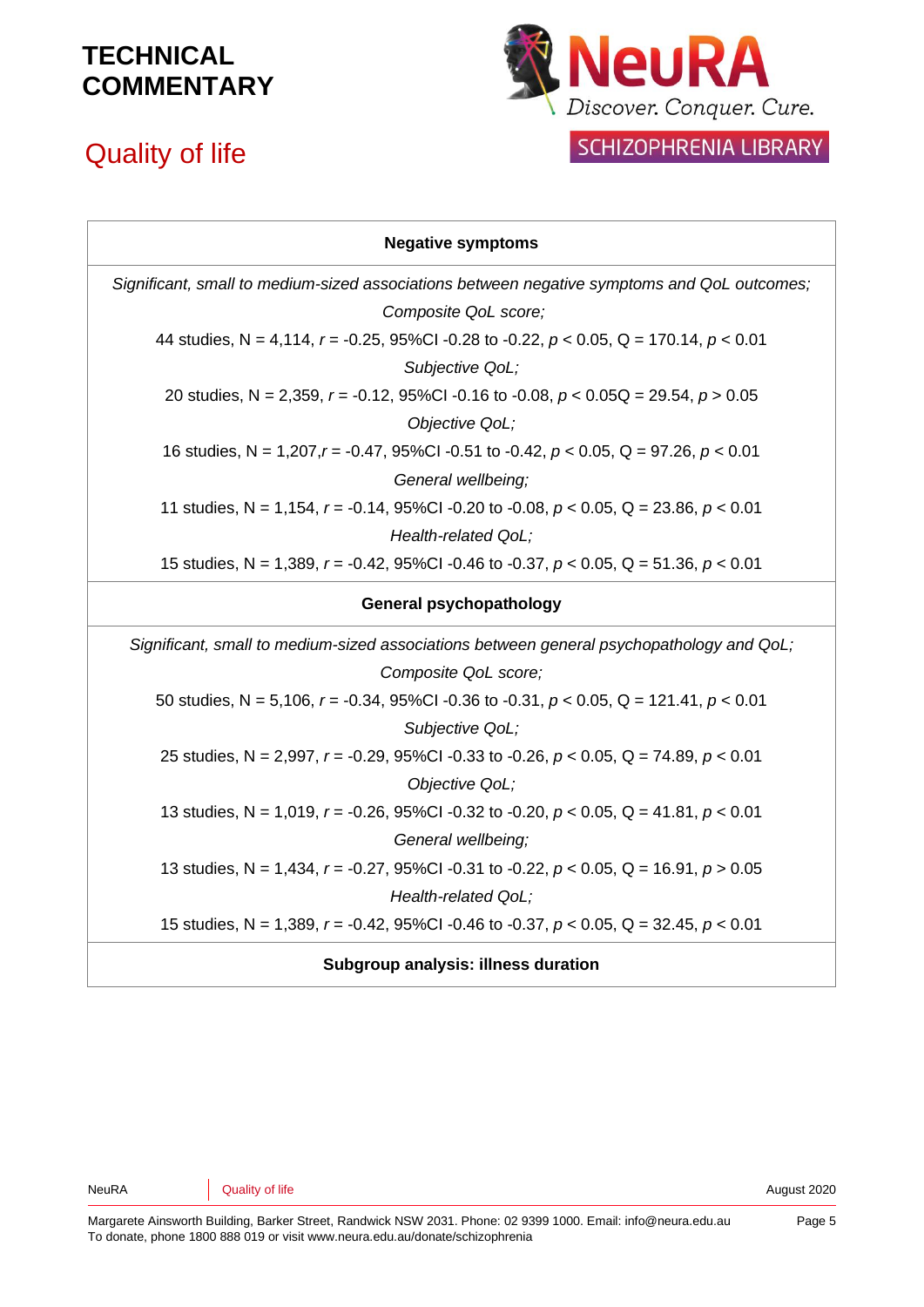# Quality of life



**SCHIZOPHRENIA LIBRARY** 

*Increased positive symptoms was related to poor QoL in people with chronic schizophrenia, but not in people with first-episode schizophrenia;*

Chronic patients: *r* = -0.21, *p* < 0.0001

First episode patients: *r* = -0.08, *p* = 0.13

 $Q_B = 4.51, p < 0.05$ 

No differences were reported between people with chronic schizophrenia and people with firstepisode schizophrenia in the relationships between general psychopathology or negative symptoms and QoL ratings;  $Q_B < 0.76$ ,  $p > 0.38$ .

#### **Subgroup analysis: treatment settings**

*Increased positive and negative symptoms were related to poor QoL in outpatients and inpatients;*

*Positive symptoms;*

Outpatients: *r* = -0.28, 95%CI and p-value are not reported

Inpatients: *r* = -0.12, 95%CI and p-value not reported

*Negative symptoms;*

Outpatients: *r* = -0.32, 95%CI and p-value not reported

Inpatients: *r* = -0.22, 95%CI and p-value not reported

For both groups,  $Q_B > 7.87$ ,  $p < 0.01$ 

No differences were reported between inpatients and outpatients in the relationship between general psychopathology and QoL;  $Q_B = 0.62$ ,  $p > 0.05$ .

| <b>Consistency in results</b> | Inconsistent for all outcomes.                                                                 |  |
|-------------------------------|------------------------------------------------------------------------------------------------|--|
| <b>Precision in results</b>   | Precise for all outcomes except subgroup analysis of treatment<br>settings (unable to assess). |  |
| Directness of results         | Direct                                                                                         |  |

# *Lu L, Zeng LN, Zong QQ, Rao WW, Ng CH, Ungvari GS, Li J, An FR, Xiang YT* **Quality of life in Chinese patients with schizophrenia: A meta-analysis Psychiatry Research 2018; 268: 392-9** [View review abstract online](https://www.ncbi.nlm.nih.gov/pubmed/30125870)

**Comparison QoL in Chinese people with schizophrenia vs. people without**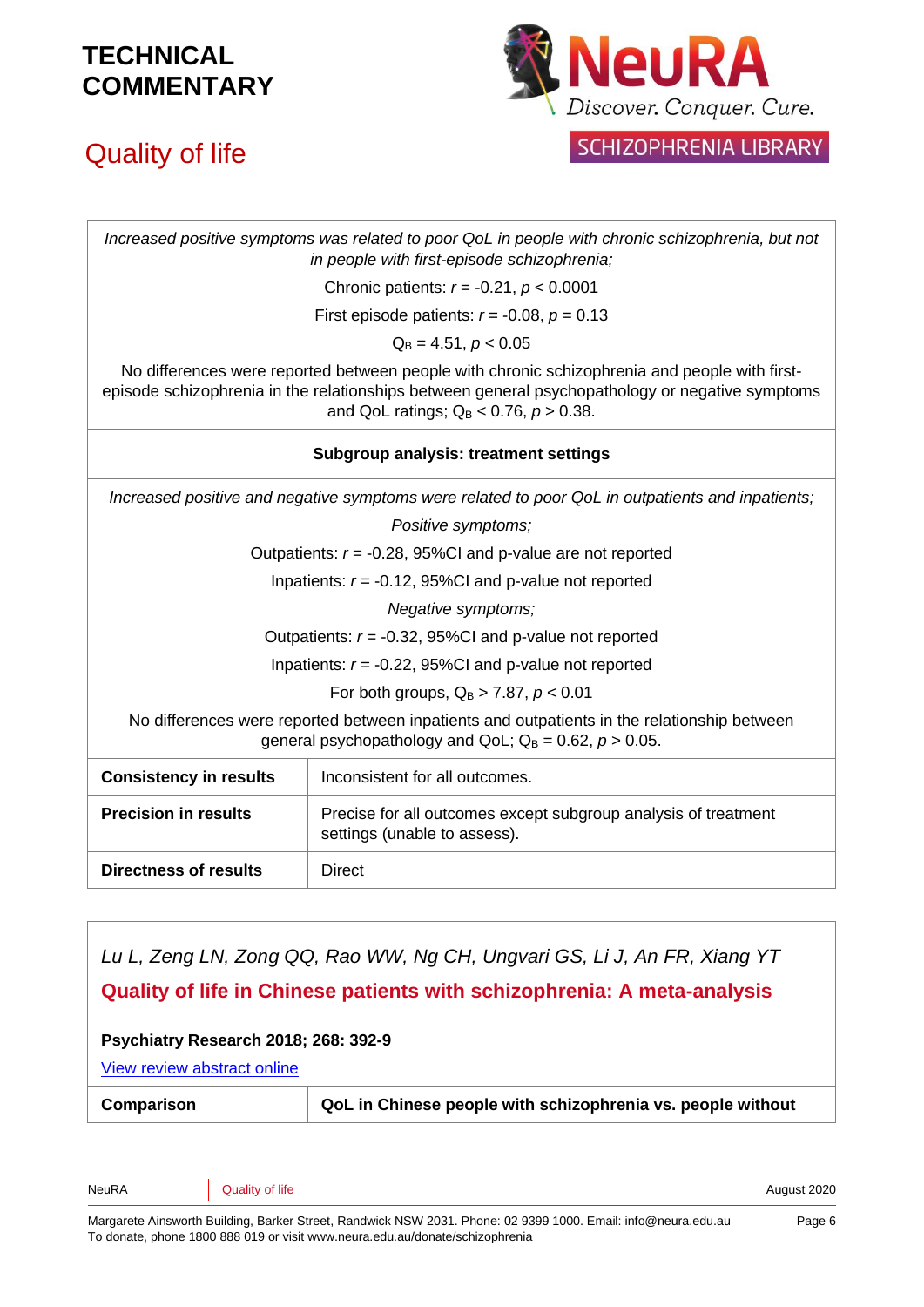



#### SCHIZOPHRENIA LIBRARY

|                                                                                                                                                                                                                                   | schizophrenia.                                                                                                                                                                                                    |  |  |
|-----------------------------------------------------------------------------------------------------------------------------------------------------------------------------------------------------------------------------------|-------------------------------------------------------------------------------------------------------------------------------------------------------------------------------------------------------------------|--|--|
| <b>Summary of evidence</b>                                                                                                                                                                                                        | Moderate to high quality evidence (large sample sizes,<br>inconsistent, precise, direct) shows a large effect of poorer<br>quality of life in people with schizophrenia, particularly poor<br>social functioning. |  |  |
| QoL                                                                                                                                                                                                                               |                                                                                                                                                                                                                   |  |  |
| A large, significant effect showed people with schizophrenia had poorer quality of life;                                                                                                                                          |                                                                                                                                                                                                                   |  |  |
|                                                                                                                                                                                                                                   | 11 studies, N = 3,234, SMD = -1.07, 95%CI -1.44 to -0.70, $p < 0.001$ , $l^2 = 96\%$                                                                                                                              |  |  |
| Subgroup analyses showed poor social functioning had the largest effect size.                                                                                                                                                     |                                                                                                                                                                                                                   |  |  |
| Patients diagnosed using the DSM-IV or CCMD-3 showed poorer QOL compared to controls, and<br>compared to patients diagnosed using the ICD-10.                                                                                     |                                                                                                                                                                                                                   |  |  |
| There were with no differences in the effect size according to source of patients (inpatients or<br>outpatients), QOL measurement (WHOQOL or other), study location (Chinese economic zone<br>division), or patients' sex or age. |                                                                                                                                                                                                                   |  |  |
| <b>Consistency in results</b>                                                                                                                                                                                                     | Inconsistent                                                                                                                                                                                                      |  |  |
| <b>Precision in results</b><br>Precise                                                                                                                                                                                            |                                                                                                                                                                                                                   |  |  |
| <b>Directness of results</b><br>Direct                                                                                                                                                                                            |                                                                                                                                                                                                                   |  |  |
|                                                                                                                                                                                                                                   |                                                                                                                                                                                                                   |  |  |

#### *Tolman AW, Kurtz MM*

#### **Neurocognitive Predictors of Objective and Subjective Quality of Life in Individuals With Schizophrenia: A Meta-Analytic Investigation**

#### **Schizophrenia Bulletin 2012; 38(2): 304-315**

[View review abstract online](http://schizophreniabulletin.oxfordjournals.org/content/early/2010/07/11/schbul.sbq077)

| <b>Comparison 1</b>        | Measuring the relationships between objectively-rated quality of<br>life and cognitive deficits in schizophrenia.                                                                                                                                  |
|----------------------------|----------------------------------------------------------------------------------------------------------------------------------------------------------------------------------------------------------------------------------------------------|
| <b>Summary of evidence</b> | Moderate to high quality evidence (medium-sized samples,<br>precise, consistent, direct) finds small associations between<br>better objectively-rated QoL and better verbal ability, short-term<br>memory, and executive functioning (categories). |
|                            | Moderate to high quality evidence (medium to large samples,<br>inconsistent) finds small associations between better                                                                                                                               |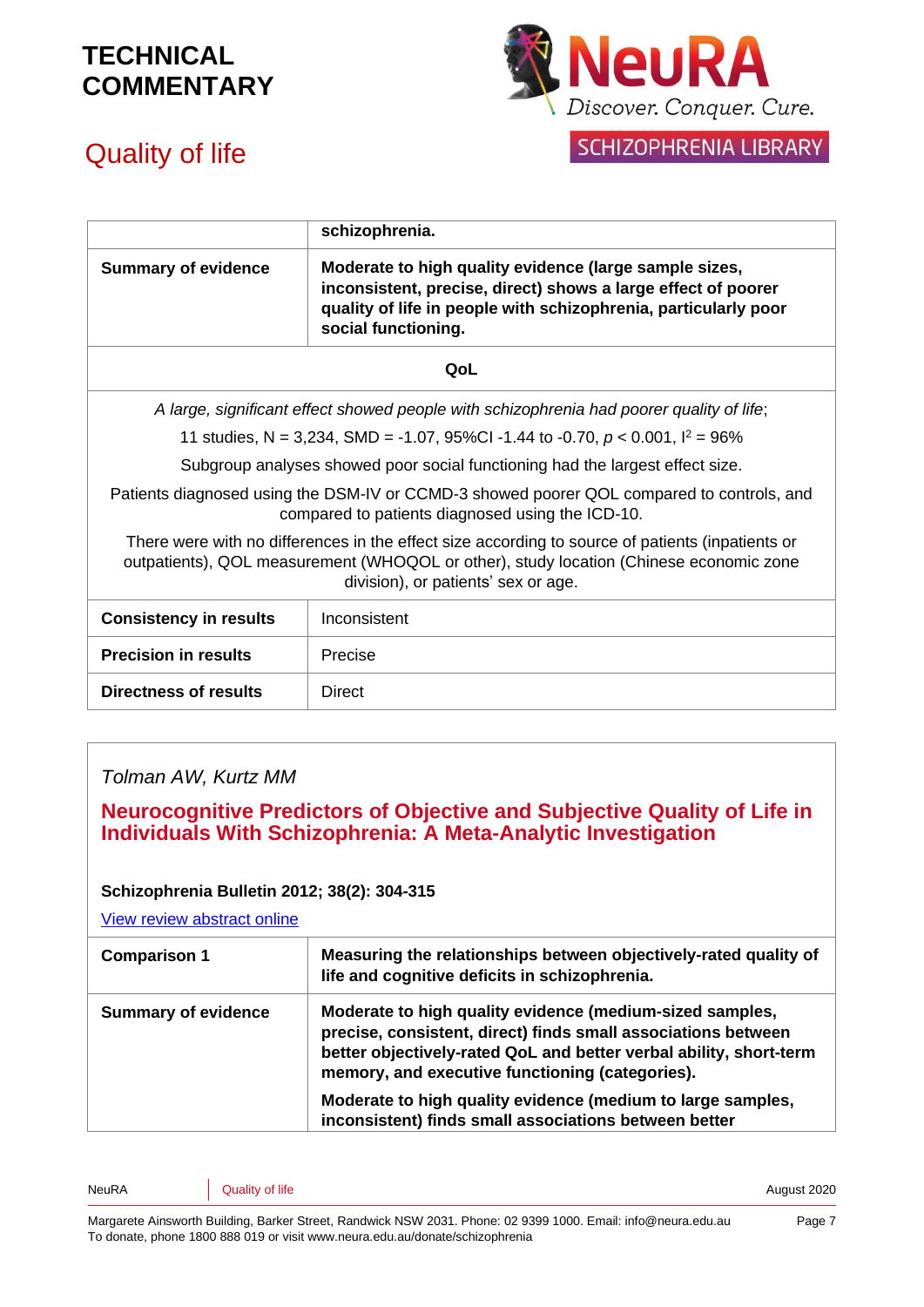

# Quality of life

| I SCHIZOPHRENIA LIBRARY |  |  |  |
|-------------------------|--|--|--|
|                         |  |  |  |

|                                                                                                                                                    | objectively-rated QoL and better working memory, list learning,<br>processing speed and executive functioning (perseverative<br>errors).                                                                      |  |
|----------------------------------------------------------------------------------------------------------------------------------------------------|---------------------------------------------------------------------------------------------------------------------------------------------------------------------------------------------------------------|--|
| <b>Objective QoL and cognitive performance</b>                                                                                                     |                                                                                                                                                                                                               |  |
|                                                                                                                                                    | A small association was found between better QoL and better verbal ability;                                                                                                                                   |  |
|                                                                                                                                                    | WAIS vocabulary: 3 studies, N = 185, d = 0.34, 95%Cl 0.13 to 0.55, $p = 0.001$ , Q = 3.76, $p > 0.05$                                                                                                         |  |
|                                                                                                                                                    | A small association was found between better QoL and better short-term memory;                                                                                                                                |  |
|                                                                                                                                                    | WAIS digit span: 4 studies, N = 336, d = 0.26, 95%CI 0.11 to 0.41, $p = 0.001$ , Q = 5.77, $p > 0.05$                                                                                                         |  |
|                                                                                                                                                    | A small association was found between better QoL and better executive functioning;                                                                                                                            |  |
|                                                                                                                                                    | WCST-categories: 3 studies, N = 271, d = 0.55, 95%Cl 0.38 to 0.72, $p = 0.000$ , Q = 0.85, $p > 0.05$                                                                                                         |  |
|                                                                                                                                                    | WCST-perseverative errors: 5 studies, N = 439, $d = 0.28$ , 95%Cl 0.14 to 0.41, $p = 0.000$ , Q = 10.76,<br>p < 0.05                                                                                          |  |
|                                                                                                                                                    | A small association was found between better QoL and better working memory;                                                                                                                                   |  |
|                                                                                                                                                    | WAIS letter-number sequencing: 4 studies, $N = 626$ , $d = 0.17$ , 95%Cl 0.06 to 0.28, $p = 0.003$ , Q =<br>13.23, $p < 0.05$                                                                                 |  |
|                                                                                                                                                    | A small association was found between better QoL and better immediate list learning;                                                                                                                          |  |
|                                                                                                                                                    | CVLT/HVLT/RAVLT: 4 studies, N = 452, d = 0.37, 95%Cl 0.24 to 0.51, $p = 0.000$ , Q = 11.67, $p <$<br>0.05                                                                                                     |  |
|                                                                                                                                                    | A small association was found between better QoL and better delayed list learning;                                                                                                                            |  |
|                                                                                                                                                    | CVLT/HVLT/RAVLT: 3 studies, N = 563, d = 0.13, 95%CI 0.01 to 0.25, $p = 0.028$ , Q = 6.16, $p < 0.05$                                                                                                         |  |
| A small association was found between better QoL and better processing speed;                                                                      |                                                                                                                                                                                                               |  |
| Digit Symbol Substitution Test, Trail Making Test-A: 5 studies N = 439, $d = 0.23$ , 95%Cl 0.10 to<br>0.36, $p = 0.000$ , $Q = 19.27$ , $p < 0.05$ |                                                                                                                                                                                                               |  |
|                                                                                                                                                    | No significant association was found between QoL and vigilance;                                                                                                                                               |  |
| CPT: 3 studies, N = 271, d = 0.15, 95%Cl -0.02 to 0.32, $p = 0.089$ , Q = 1.50, $p > 0.05$                                                         |                                                                                                                                                                                                               |  |
| No significant association was found between QoL and logical memory;                                                                               |                                                                                                                                                                                                               |  |
| WAIS logical memory-immediate: 4 studies, N = 422, $d = 0.11$ , 95%CI -0.02 to 0.25, $p = 0.099$ , Q =<br>4.17, $p > 0.05$                         |                                                                                                                                                                                                               |  |
| Weschler logical memory- delayed: 3 studies, N = 271, $d = 0.12$ , 95%Cl -0.05 to 0.29, $p = 0.176$ , Q<br>$= 1.22, p > 0.05$                      |                                                                                                                                                                                                               |  |
| <b>Consistency in results</b>                                                                                                                      | Consistent for verbal ability, vigilance, short-term memory, prose<br>recall, and executive function (categories). Inconsistent for working<br>memory, list learning, processing speed and executive function |  |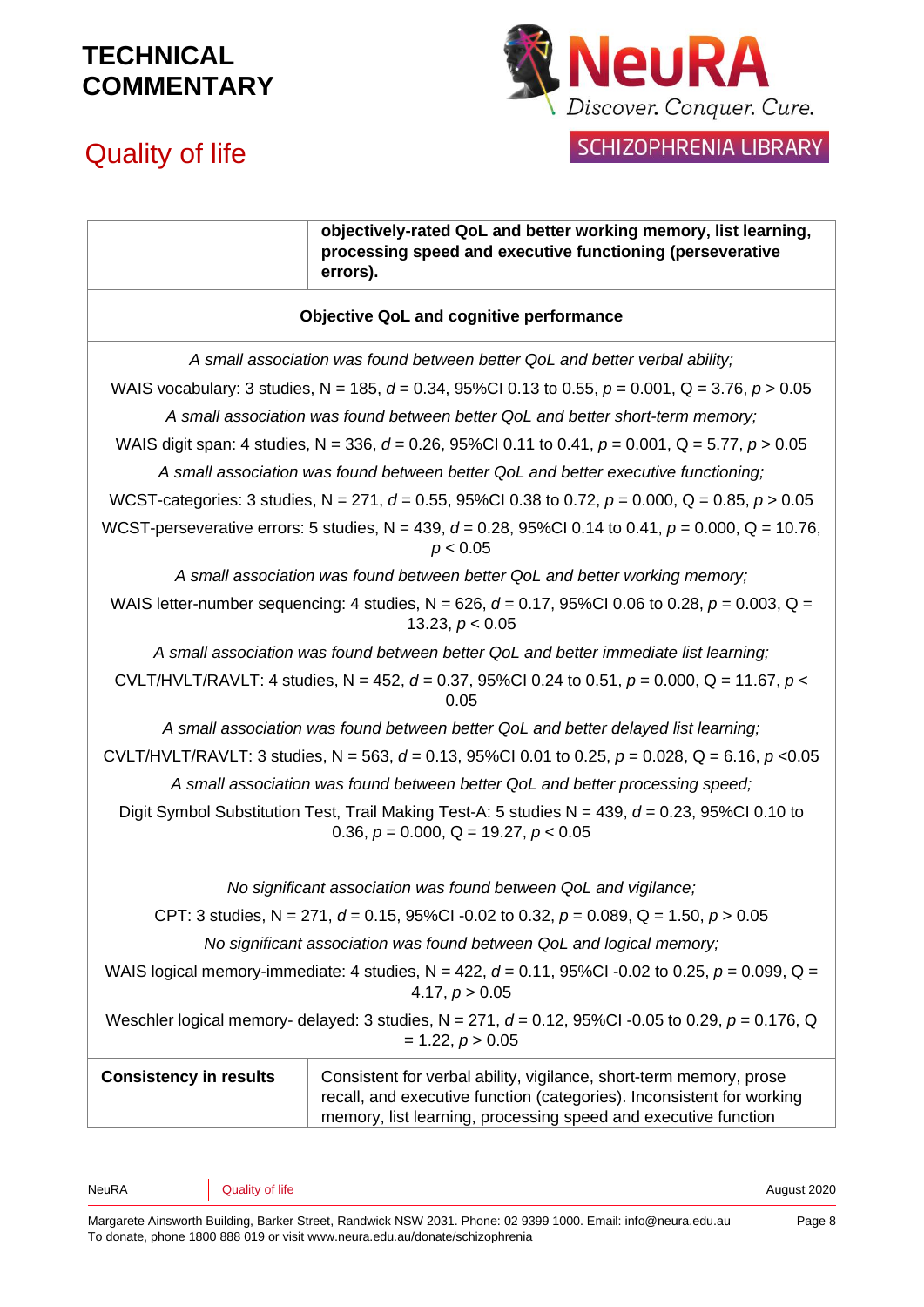

SCHIZOPHRENIA LIBRARY

## Quality of life

|                                                                                                                                         | (perseverative errors).                                                                                                                                                                                                                                                                                       |  |  |
|-----------------------------------------------------------------------------------------------------------------------------------------|---------------------------------------------------------------------------------------------------------------------------------------------------------------------------------------------------------------------------------------------------------------------------------------------------------------|--|--|
| <b>Precision in results</b>                                                                                                             | Precise for all outcomes                                                                                                                                                                                                                                                                                      |  |  |
| <b>Directness of results</b><br><b>Direct</b>                                                                                           |                                                                                                                                                                                                                                                                                                               |  |  |
| <b>Comparison 2</b>                                                                                                                     | Measuring the relationships between subjectively-rated quality<br>of life and cognitive deficits in schizophrenia.                                                                                                                                                                                            |  |  |
| <b>Summary of evidence</b>                                                                                                              | Moderate to high quality evidence (medium-sized sample,<br>precise, consistent, direct) finds a small association between<br>better QoL and better letter fluency. Moderate quality evidence<br>(inconsistent) finds small associations between poorer QoL and<br>better verbal ability and processing speed. |  |  |
| <b>Subjective QoL and cognitive performance</b>                                                                                         |                                                                                                                                                                                                                                                                                                               |  |  |
|                                                                                                                                         | A small association was found between better QoL and better letter fluency;                                                                                                                                                                                                                                   |  |  |
|                                                                                                                                         | 5 studies, N = 274, $d = 0.26$ , 95% CI 0.09 to 0.43, $p = 0.002$ , Q = 32.12, $p < 0.05$                                                                                                                                                                                                                     |  |  |
|                                                                                                                                         |                                                                                                                                                                                                                                                                                                               |  |  |
|                                                                                                                                         | A small association was found between poorer QoL and better processing speed;                                                                                                                                                                                                                                 |  |  |
| Trail making test-A: 4 studies, N = 272, d = -0.19, 95% CI -0.36 to -0.02, p = 0.027, Q = 10.58, p <<br>0.05                            |                                                                                                                                                                                                                                                                                                               |  |  |
| A small association was found between poorer QoL and better verbal ability;                                                             |                                                                                                                                                                                                                                                                                                               |  |  |
| WAIS vocabulary: 3 studies, N = 210, d = -0.29, 95% CI -0.49 to -0.10, $p = 0.003$ , Q = 18.56, p <<br>0.05                             |                                                                                                                                                                                                                                                                                                               |  |  |
| No significant association was found between QoL and short-term memory;                                                                 |                                                                                                                                                                                                                                                                                                               |  |  |
| WAIS digit span: 5 studies, N = 310, $d = 0.01$ , 95% CI -0.15 to 0.17, $p = 0.917$ , Q = 22.00, $p > 0.05$                             |                                                                                                                                                                                                                                                                                                               |  |  |
|                                                                                                                                         | No significant association was found between QoL and prose recall;                                                                                                                                                                                                                                            |  |  |
| Weschler logical memory-immediate: 4 studies, $N = 272$ , $d = -0.16$ , 95% CI -0.33 to 0.01, $p = 0.059$ ,<br>$Q = -2.25$ , $p > 0.05$ |                                                                                                                                                                                                                                                                                                               |  |  |
|                                                                                                                                         | Weschler logical memory-long delay: 4 studies, $N = 272$ , $d = -0.06$ , 95% CI -0.23 to 0.10, $p = 0.459$                                                                                                                                                                                                    |  |  |
| $Q = 1.15, p > 0.05$                                                                                                                    |                                                                                                                                                                                                                                                                                                               |  |  |
|                                                                                                                                         | No significant association was found between QoL and list learning;                                                                                                                                                                                                                                           |  |  |
| CVLT/HVLT/RAVLT: 4 studies, N = 230, d = 0.03, 95% CI -0.15 to 0.21, p = 0.762, Q = 0.063, p ><br>0.05                                  |                                                                                                                                                                                                                                                                                                               |  |  |
|                                                                                                                                         | No significant association was found between QoL and processing speed;                                                                                                                                                                                                                                        |  |  |
|                                                                                                                                         | Trail making test-A: 4 studies, N = 272, d = -0.06, 95% CI -0.23 to 0.11, $p = 0.464$ , Q = 1.13, $p >$                                                                                                                                                                                                       |  |  |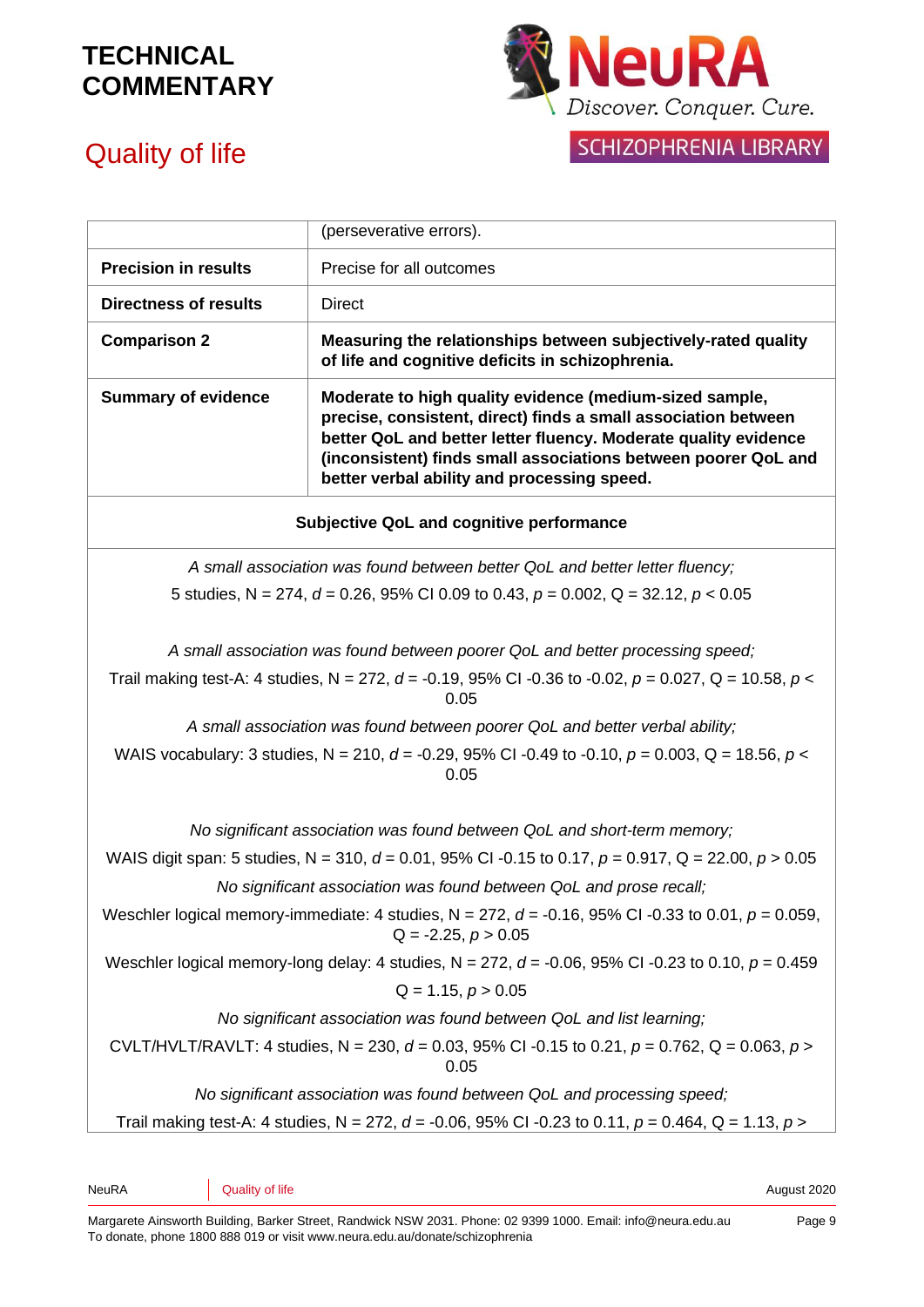# Quality of life



| 0.05                                                                                                               |                                                                                                           |  |
|--------------------------------------------------------------------------------------------------------------------|-----------------------------------------------------------------------------------------------------------|--|
| No significant association was found between QoL and executive functioning;                                        |                                                                                                           |  |
| WCST-perseverative errors: 4 studies, N = 260, d = 0.01, 95% CI -0.16 to 0.18, $p = 0.890$ , Q = 3.38,<br>p > 0.05 |                                                                                                           |  |
| WCST-categories: 4 studies, N = 266, d = 0.04, 95% CI -0.13 to 0.18, p = 0.890, Q = 3.38, p > 0.05                 |                                                                                                           |  |
| No significant association was found between QoL and executive functioning;                                        |                                                                                                           |  |
| Trail making test-B: 4 studies, N = 272, d = -0.04, 95% CI -0.21 to 0.13, $p = 0.627$ , Q = 0.50, $p >$<br>0.05    |                                                                                                           |  |
| <b>Consistency in results</b>                                                                                      | Consistent for all outcomes except verbal ability, letter fluency, and<br>processing speed (digit symbol) |  |
| <b>Precision in results</b>                                                                                        | Precise for all outcomes                                                                                  |  |
| Directness of results                                                                                              | <b>Direct</b>                                                                                             |  |

#### *Vatne S, Bjorkly S*

**Empirical evidence for using subjective quality of life as an outcome variable in clinical studies - A meta-analysis of correlates and predictors in persons with a major mental disorder living in the community**

**Clinical Psychology Review 2008; 28(5): 869-889**

[View review abstract online](http://www.ncbi.nlm.nih.gov/pubmed/18280626)

| Estimated subjective general well-being (GWB) in people with<br>Comparison<br>major mental disorders (mostly schizophrenia) who are living in<br>the community, and predictors of this estimate. |                                                                                                                                                                                                                                                                                                                             |  |
|--------------------------------------------------------------------------------------------------------------------------------------------------------------------------------------------------|-----------------------------------------------------------------------------------------------------------------------------------------------------------------------------------------------------------------------------------------------------------------------------------------------------------------------------|--|
| <b>Summary of evidence</b>                                                                                                                                                                       | Moderate quality evidence (large samples, inconsistent,<br>imprecise, direct) suggests subjective general well-being is<br>good for people with major mental disorders who live in the<br>community. The best predictors of good general well-being are<br>having meaningful leisure activities and strong social networks. |  |
|                                                                                                                                                                                                  | <b>GWB</b>                                                                                                                                                                                                                                                                                                                  |  |
|                                                                                                                                                                                                  | Authors reported that subjective GWB is reported to be good, on average;                                                                                                                                                                                                                                                    |  |

49 studies, N = 10,506, pooled estimate of GWB score = 4.558, 95%Cl 4.472 to 4.643, Q =

336.771, *p* = 0.000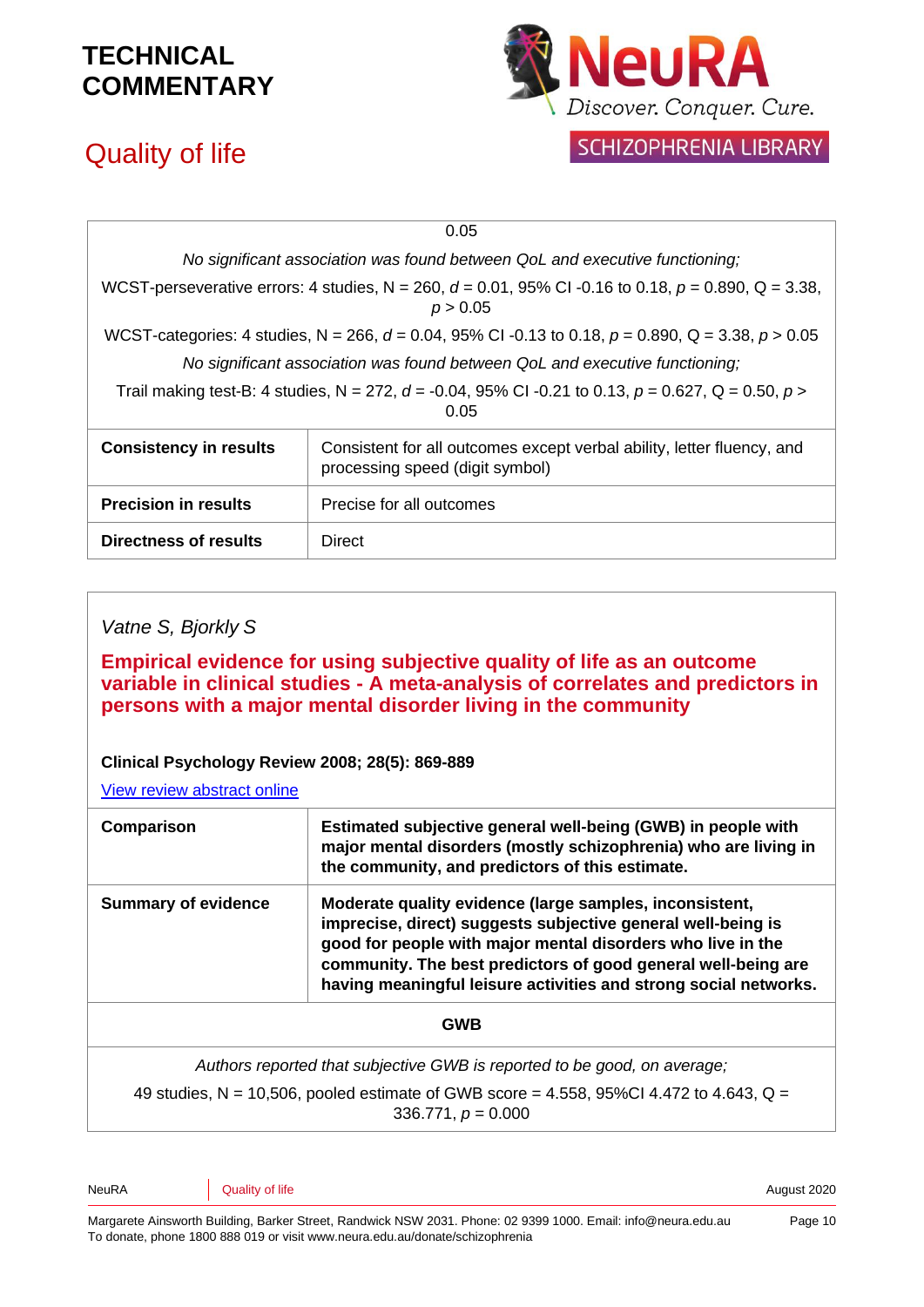



SCHIZOPHRENIA LIBRARY

| Note; Twenty-nine of the studies involved samples containing only patients with schizophrenia. In<br>the other 20 studies the samples also included other diagnoses (schizophrenia: 23% to 94%) |  |  |
|-------------------------------------------------------------------------------------------------------------------------------------------------------------------------------------------------|--|--|
| Meta-regression showed that eight QoL domains best predicted GWB estimates, the strongest<br>being leisure and social domains;                                                                  |  |  |
| Leisure 41 study units, regression coefficient $R = 0.7911016$ , 95%CI 0.5316044 to 1.050599                                                                                                    |  |  |
| Social: 43 study units, regression coefficient $R = 0.704631$ , 95%Cl 0.4305117 0.9787504                                                                                                       |  |  |
| Finances: 44 study units, regression coefficient $R = 0.2731748$ , 95%Cl 0.0417648 to 0.5045812                                                                                                 |  |  |
| Family: 39 study units, regression coefficient $R = 0.4305962$ , 95%Cl 0.1711423 to 0.69005                                                                                                     |  |  |
| Work: 31 study units, regression coefficient $R = 0.2042235$ , 95%Cl 0.0670581 to 0.3413889                                                                                                     |  |  |
| Living: 43 study units, regression coefficient R = $0.4128088$ , 95%Cl 0.1418937 0.6837238                                                                                                      |  |  |
| Safety: 38 study units, regression coefficient R = 0.1850072, 95%CI 0.0283799 0.3416345                                                                                                         |  |  |
| Health: 41 study units, regression coefficient $R = 0.5617022$ , 95%Cl 0.346934 0.7764704                                                                                                       |  |  |
|                                                                                                                                                                                                 |  |  |

| <b>Consistency in results</b> | Inconsistent |
|-------------------------------|--------------|
| <b>Precision in results</b>   | Imprecise    |
| <b>Directness of results</b>  | Direct       |

*Watson P, Zhang JP, Rizvi A, Tamaiev J, Birnbaum ML, Kane J*

#### **A meta-analysis of factors associated with quality of life in first episode psychosis**

#### **Schizophrenia Research 2018 202: 26-36**

[View review abstract online](https://www.ncbi.nlm.nih.gov/pubmed/30005933)

| Comparison                 | Association between symptoms and duration of untreated<br>psychosis and quality of life in people with first-episode<br>psychosis.                                                                  |
|----------------------------|-----------------------------------------------------------------------------------------------------------------------------------------------------------------------------------------------------|
| <b>Summary of evidence</b> | Moderate to high quality evidence (large samples, inconsistent,<br>precise, direct) suggests increased symptom severity and<br>longer duration of untreated psychosis are related to poorer<br>QoL. |
|                            | <b>Symptoms</b>                                                                                                                                                                                     |
|                            | a modium cinnificant cooperation botward increased oumntam coverity and noorer Ool.                                                                                                                 |

*A medium, significant association between increased symptom severity and poorer QoL;*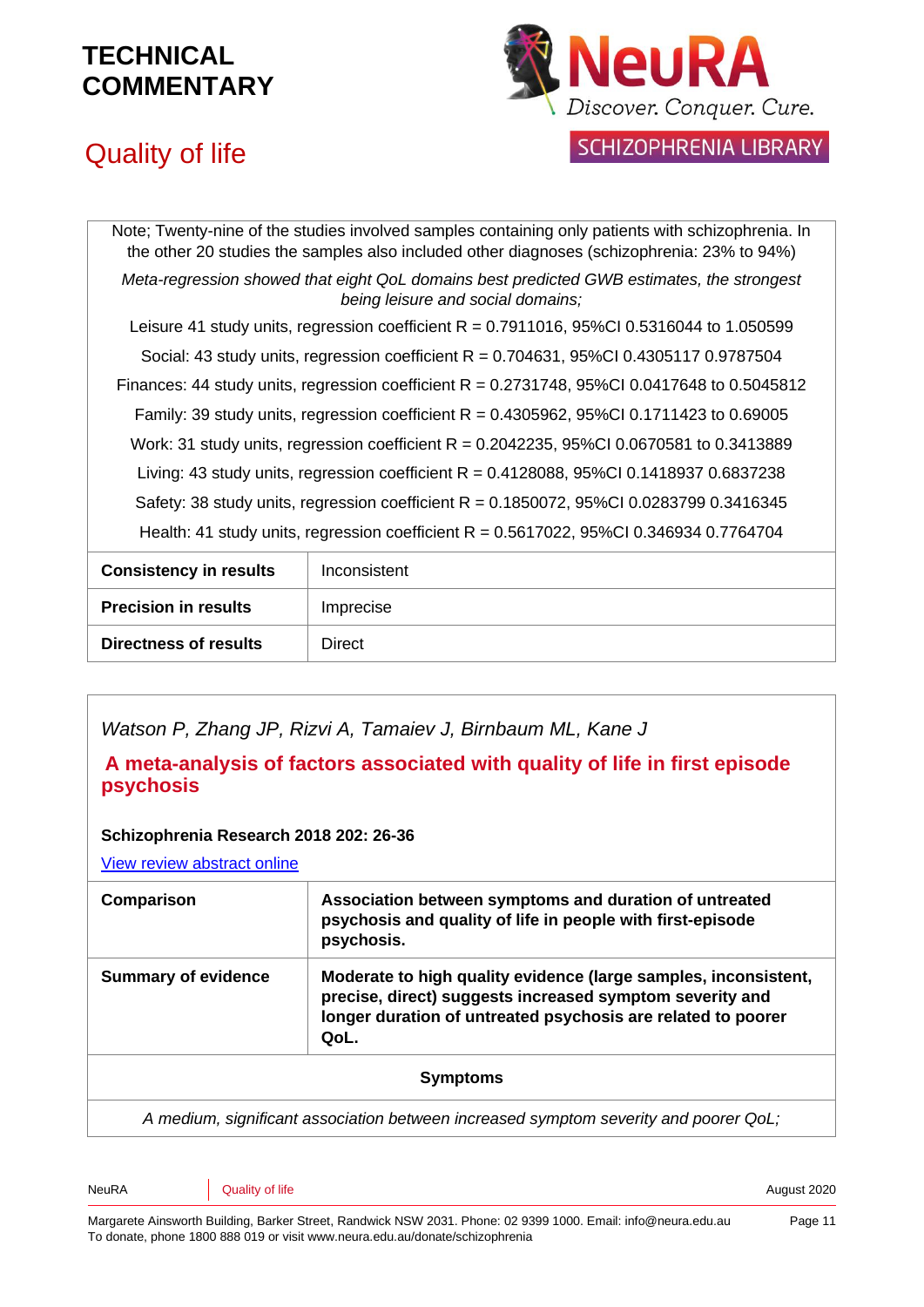

## Quality of life

SCHIZOPHRENIA LIBRARY

10 studies, N = 1,073, *r* = -0.32, 95%CI -0.42 to -0.21, *p* < 0.001, I<sup>2</sup> = 69%, *p* = 0.001

Studies with larger sample sizes and older mean age had weaker correlations, while studies with more people with a schizophrenia diagnosis had stronger correlations. There were no significant moderating effects of ethnicity, sex, and duration of untreated psychosis.

#### **Duration of untreated psychosis**

*A small, significant association between longer duration of untreated psychosis and poorer QoL;*

14 studies, N = 2,733, *r* = -0.21, 95%CI -0.32 to -0.08, *p* < 0.001, I<sup>2</sup> = 90%, *p* < 0.001

Studies with larger samples had stronger correlations, with no significant moderating effects of age, sex, schizophrenia diagnosis, or QoL measure.

| <b>Consistency in results</b> | Inconsistent |
|-------------------------------|--------------|
| <b>Precision in results</b>   | Precise      |
| <b>Directness of results</b>  | Direct       |

#### Explanation of acronyms

CCMD-3 = Chinese Classification of Mental Disorders, CI = Confidence Interval, CPT = Continuous Performance Test, CVLT = California Verbal Learning Test, DSM-IV = Diagnostic and Statistical Manual of Mental Disorders,  $d =$  Cohen's d and  $g =$  Hedges'  $g =$  standardized mean differences (see below for interpretation of effect size), GWB = general well-being,  $HVLT = Hopkins$  Verbal Learning Test,  $N =$  number of participants,  $ns =$  not statistically significant,  $p =$  statistical probability of obtaining that result ( $p < 0.05$  generally regarded as significant),  $Q = Q$  statistic (chi-square) for the test of heterogeneity,  $QB =$  between group heterogeneity,  $r =$  correlation coefficient,  $R/r =$ regression coefficient, RAVLT = Rey Auditory Verbal Learning Test, SF-36 = 36-item short form survey, vs. = versus, WAIS = Weschler Adult Intelligence Scale, WCST = Wisconsin Card Sorting Test, WHOQOL = World Health Organisation Quality of Life Scale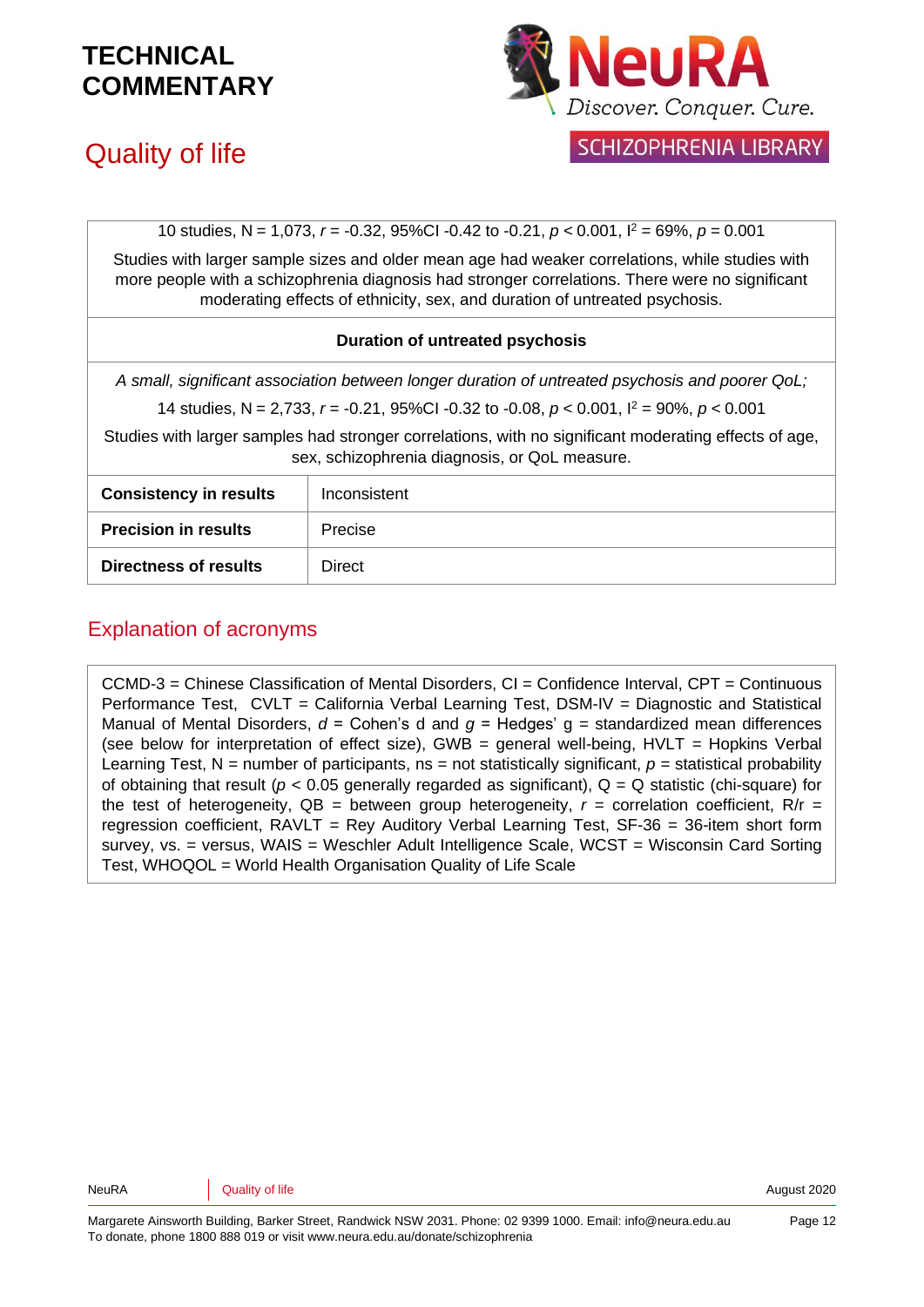## Quality of life

#### Explanation of technical terms

- Bias has the potential to affect reviews of both RCT and observational studies. Forms of bias include; reporting bias – selective reporting of results; publication bias - trials that are not formally published tend to show less effect than published trials, further if there are statistically significant differences between groups in a trial, these trial results tend to get published before those of trials without significant differences; language bias – only including English language reports; funding bias - source of funding for the primary research with selective reporting of results within primary studies; outcome variable selection bias; database bias including reports from some databases and not others; citation bias - preferential citation of authors. Trials can also be subject to bias when evaluators are not blind to treatment condition and selection bias of participants if trial samples are small<sup>9</sup>.
- † Different effect measures are reported by different reviews.

Correlation coefficients (eg, r) indicate the strength of association or relationship between variables. They can provide an indirect indication of prediction, but do not confirm causality due to possible and often unforseen confounding variables. An r of 0.10 represents a weak association, 0.25 a medium association and 0.40 and over represents a strong association. Unstandardised (*b*) regression coefficients indicate the average change in the dependent variable associated with a 1 unit change in the independent variable, statistically controlling for the other independent variables. Standardised regression coefficients represent the change being in



units of standard deviations to allow comparison across different scales.

Prevalence refers to how many existing cases there are at a particular point in time. Incidence refers to how many new cases there are per population in a specified time period. Incidence is usually reported as the number of new cases per 100,000 people per year. Alternatively some studies present the number of new cases that have accumulated over several years against a person-years denominator. This denominator is the sum of individual units of time that the persons in the population are at risk of becoming a case. It takes into account the size of the underlying population sample and its age structure over the duration of observation.

Reliability and validity refers to how accurate the instrument is. Sensitivity is the proportion of actual positives that are correctly identified (100% sensitivity = correct identification of all actual positives) and specificity is the proportion of negatives that are correctly identified  $(100\%$  specificity = not identifying anyone as positive if they are truly not).

Weighted mean difference scores refer to mean differences between treatment and comparison groups after treatment (or occasionally pre to post treatment) and in a randomised trial there is an assumption that both groups are comparable on this measure prior to treatment. Standardised mean differences are divided by the pooled standard deviation (or the standard deviation of one group when groups are homogenous) which allows results from different scales to be combined and compared. Each study's mean difference is then given a weighting depending on the size of the sample and the variability in the data. 0.2 represents a small effect, 0.5 a medium effect, and 0.8 and over represents a large effect<sup>9</sup>.

NeuRA **Quality of life August 2020** Neuron Control of the August 2020

Page 13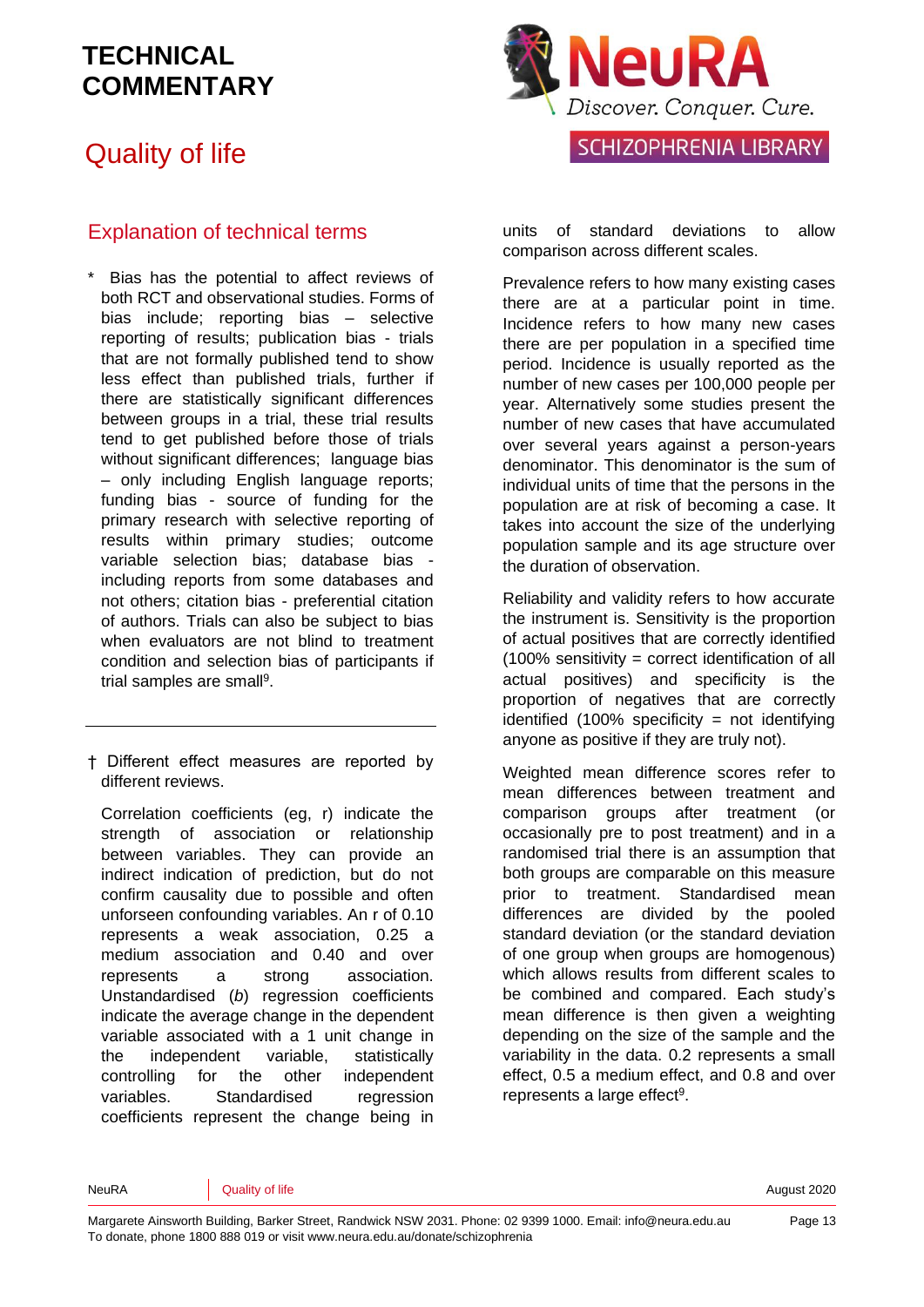## Quality of life

Odds ratio (OR) or relative risk (RR) refers to the probability of a reduction  $($  1) or an increase  $(> 1)$  in a particular outcome in a treatment group, or a group exposed to a risk factor, relative to the comparison group. For example, a RR of 0.75 translates to a reduction in risk of an outcome of 25% relative to those not receiving the treatment or not exposed to the risk factor. Conversely, a RR of 1.25 translates to an increased risk of 25% relative to those not receiving treatment or not having been exposed to a risk factor. A RR or OR of 1.00 means there is no difference between groups. A medium effect is considered if  $RR > 2$  or  $< 0.5$  and a large effect if  $RR > 5$  or  $< 0.2<sup>10</sup>$ . InOR stands for logarithmic OR where a lnOR of 0 shows no difference between groups. Hazard ratios measure the effect of an explanatory variable on the hazard or risk of an event.

‡ Inconsistency refers to differing estimates of effect across studies (i.e. heterogeneity or variability in results) that is not explained by subgroup analyses and therefore reduces confidence in the effect estimate. I² is the percentage of the variability in effect estimates that is due to heterogeneity rather than sampling error (chance) - 0% to 40%: heterogeneity might not be important, 30% to 60%: may represent moderate heterogeneity, 50% to 90%: may represent considerable heterogeneity and over this is considerable heterogeneity. I² can be calculated from Q (chi-square) for the test of heterogeneity with the following formula<sup>9</sup>;

$$
l^2=\left(\frac{Q-df}{Q}\right)\times 100\%
$$



- Imprecision refers to wide confidence intervals indicating a lack of confidence in the effect estimate. Based on GRADE recommendations, a result for continuous data (standardised mean differences, not weighted mean differences) is considered imprecise if the upper or lower confidence limit crosses an effect size of 0.5 in either direction, and for binary and correlation data, an effect size of 0.25. GRADE also recommends downgrading the evidence when sample size is smaller than 300 (for binary data) and 400 (for continuous data), although for some topics, these criteria should be relaxed<sup>11</sup>.
- ║ Indirectness of comparison occurs when a comparison of intervention A versus B is not available but A was compared with C and B was compared with C that allows indirect comparisons of the magnitude of effect of A versus B. Indirectness of population, comparator and/or outcome can also occur when the available evidence regarding a particular population, intervention, comparator, or outcome is not available and is therefore inferred from available evidence. These inferred treatment effect sizes are of lower quality than those gained from head-tohead comparisons of A and B.